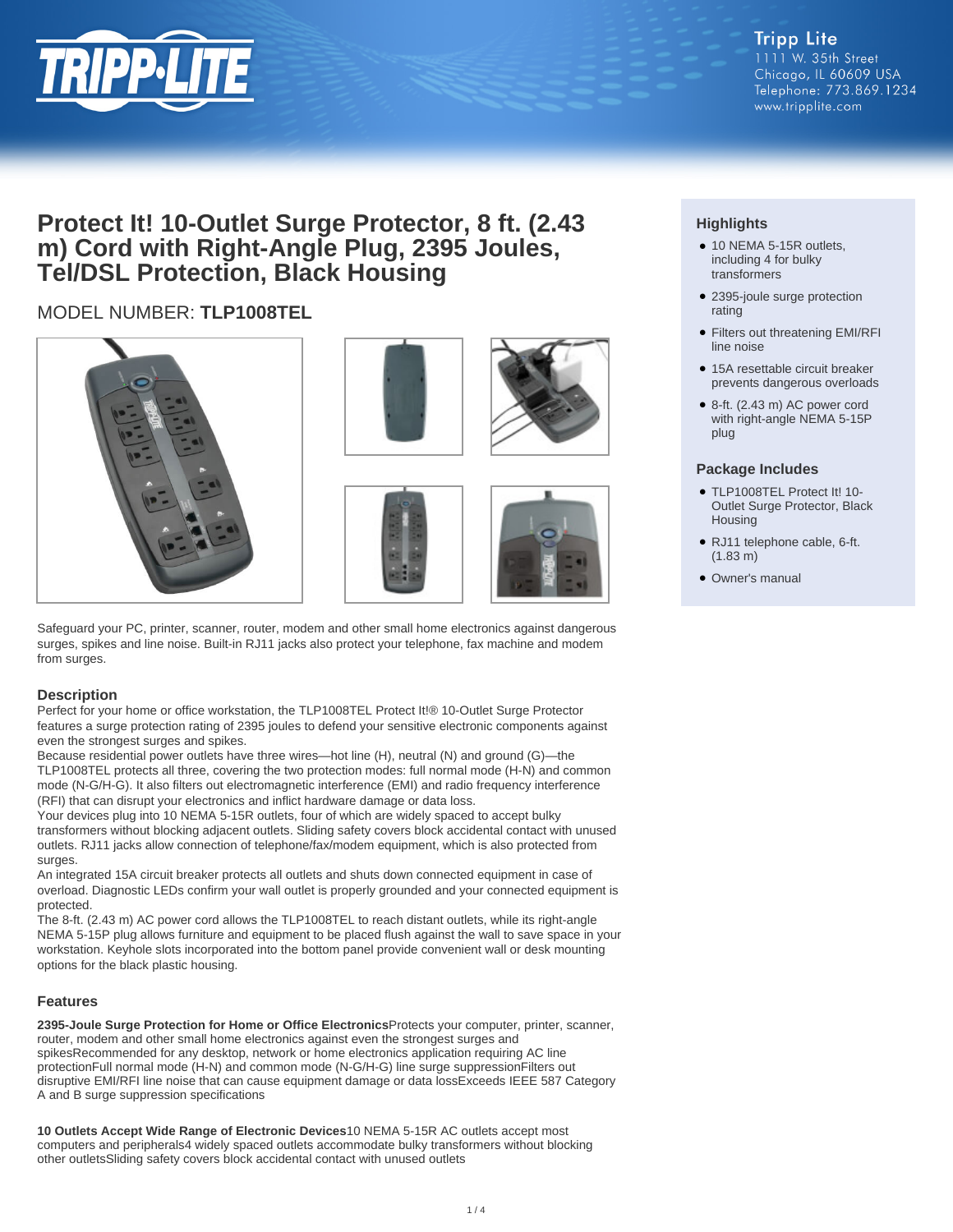

**Telephone/DSL Protection**RJ11 jacks (1 input/2 output) protect phone/fax/modem equipment from surges and spikesBuilt-in splitter protects 2 devices sharing one line6 ft. RJ11 telephone cable included

**Premium Safety Features**On/off switch provides one-touch control over connected equipmentAutomatic shutoff permanently cuts power to outlets if protection circuit is incapacitated, preventing equipment damage and indicating replacement is requiredIntegrated 15A circuit breaker shuts down outlets in case of power overloadDiagnostic LEDs confirm grounding and protection status at a glanceConforms to current UL 1449 3rd Edition safety standards

**Fits Effortlessly Into Your Workstation**8-ft. (2.43 m) AC power cord with right-angle NEMA 5-15P plug allows furniture and equipment to be placed flush against the wallKeyhole slots on bottom panel provide convenient wall or desk mounting optionsBlack plastic housing designed for long life

**Backed by Tripp Lite's Ultimate Lifetime Insurance**\$150,000 Ultimate Lifetime Insurance covers any connected components damaged by power surge (U.S., Canada and Puerto Rico only)

# **Specifications**

| <b>OVERVIEW</b>                    |                                |  |
|------------------------------------|--------------------------------|--|
| <b>UPC Code</b>                    | 037332119063                   |  |
|                                    |                                |  |
| <b>INPUT</b>                       |                                |  |
| Nominal Input Voltage(s) Supported | <b>120V AC</b>                 |  |
| Recommended Electrical Service     | 120V (110-125V)                |  |
| Input Cord Gauge Type              | 14 gauge; SJT                  |  |
| Input Cord Gauge (AWG)             | 14                             |  |
| Voltage Compatibility (VAC)        | 120                            |  |
| Maximum Surge Amps                 | 120000                         |  |
| Input Plug Type                    | NEMA 5-15P                     |  |
| Input Cord Details                 | <b>SJT</b>                     |  |
| Input Cord Length (ft.)            | 8                              |  |
| Right-Angle Plug                   | Yes                            |  |
| Input Cord Length (m)              | 2.44                           |  |
| Integrated Cord Clip               | No                             |  |
|                                    |                                |  |
| <b>OUTPUT</b>                      |                                |  |
| <b>Frequency Compatibility</b>     | 50 / 60 Hz                     |  |
| Output (Watts)                     | 1800                           |  |
| <b>Output Receptacles</b>          | $(10)$ 5-15R                   |  |
| Circuit Breaker (amps)             | 15                             |  |
| <b>Overload Protection</b>         | 15A resettable circuit breaker |  |
| <b>Transformer Accommodation</b>   | $(8)$ Yes                      |  |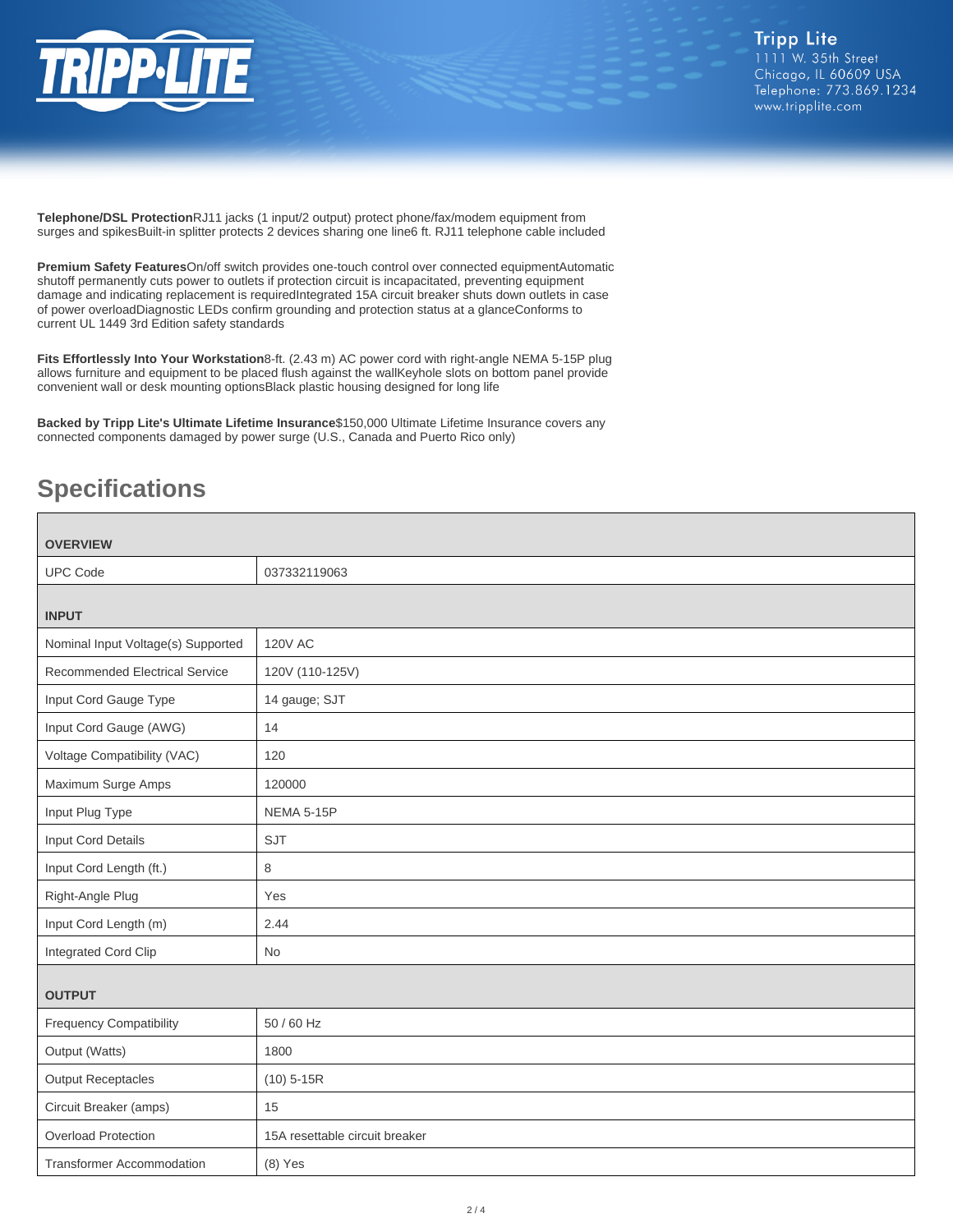

| <b>Outlet Orientation</b>                            | Two rows of outlets, including 4 widely spaced for transformers                           |  |
|------------------------------------------------------|-------------------------------------------------------------------------------------------|--|
| Right-Angle Outlets                                  | No                                                                                        |  |
| Outlet Safety Covers Detail                          | Includes built-in sliding outlet safety covers                                            |  |
| <b>USER INTERFACE, ALERTS &amp; CONTROLS</b>         |                                                                                           |  |
| Diagnostic LED(s)                                    | Yes                                                                                       |  |
| Switches                                             | Combination AC circuit breaker and two-position on/off power switch                       |  |
| Diagnostic LED Details                               | Built-in LEDs confirm suppressor "protection present" (green) and "grounded" (red) status |  |
| <b>SURGE / NOISE SUPPRESSION</b>                     |                                                                                           |  |
| AC Suppression Joule Rating                          | 2395                                                                                      |  |
| AC Suppression Response Time                         | $< 1$ ns                                                                                  |  |
| <b>Protection Modes</b>                              | Includes full normal mode (H-N) and common mode (N-G / H-G) line suppression              |  |
| UL1449 Let Through Rating                            | 400V - UL Verified                                                                        |  |
| EMI / RFI Filtering                                  | Up to 40 dB                                                                               |  |
| Automatic Shut-Off                                   | Yes                                                                                       |  |
| <b>DATALINE SURGE SUPPRESSION</b>                    |                                                                                           |  |
| Telephone/DSL Protection Details                     | 1 line                                                                                    |  |
| Cable (Coax) Protection                              | No.                                                                                       |  |
| Network (Ethernet) Protection                        | No.                                                                                       |  |
| Telephone/DSL Protection                             | Yes                                                                                       |  |
| <b>PHYSICAL</b>                                      |                                                                                           |  |
| Material of Construction                             | Plastic                                                                                   |  |
| Power Cord Color                                     | <b>Black</b>                                                                              |  |
| Housing Color                                        | <b>Black</b>                                                                              |  |
| Mounting Holes or Slots                              | Yes                                                                                       |  |
| Slot or Hole Mount Measurement<br>(Center to Center) | 108 mm                                                                                    |  |
| Outlets Measurement (Center to<br>Center)            | Between Standard Outlets = 28.4mm; Between Standard and Transformer Outlets = 56.8mm      |  |
| Receptacle Color                                     | <b>Black</b>                                                                              |  |
| Shipping Dimensions (hwd / in.)                      | 14.30 x 1.75 x 8.20                                                                       |  |
| Shipping Dimensions (hwd / cm)                       | 36.32 x 4.44 x 20.83                                                                      |  |
| Shipping Weight (lbs.)                               | 2.40                                                                                      |  |
| Shipping Weight (kg)                                 | 1.09                                                                                      |  |
| Unit Dimensions (hwd / in.)                          | 12 x 5.25 x 2                                                                             |  |